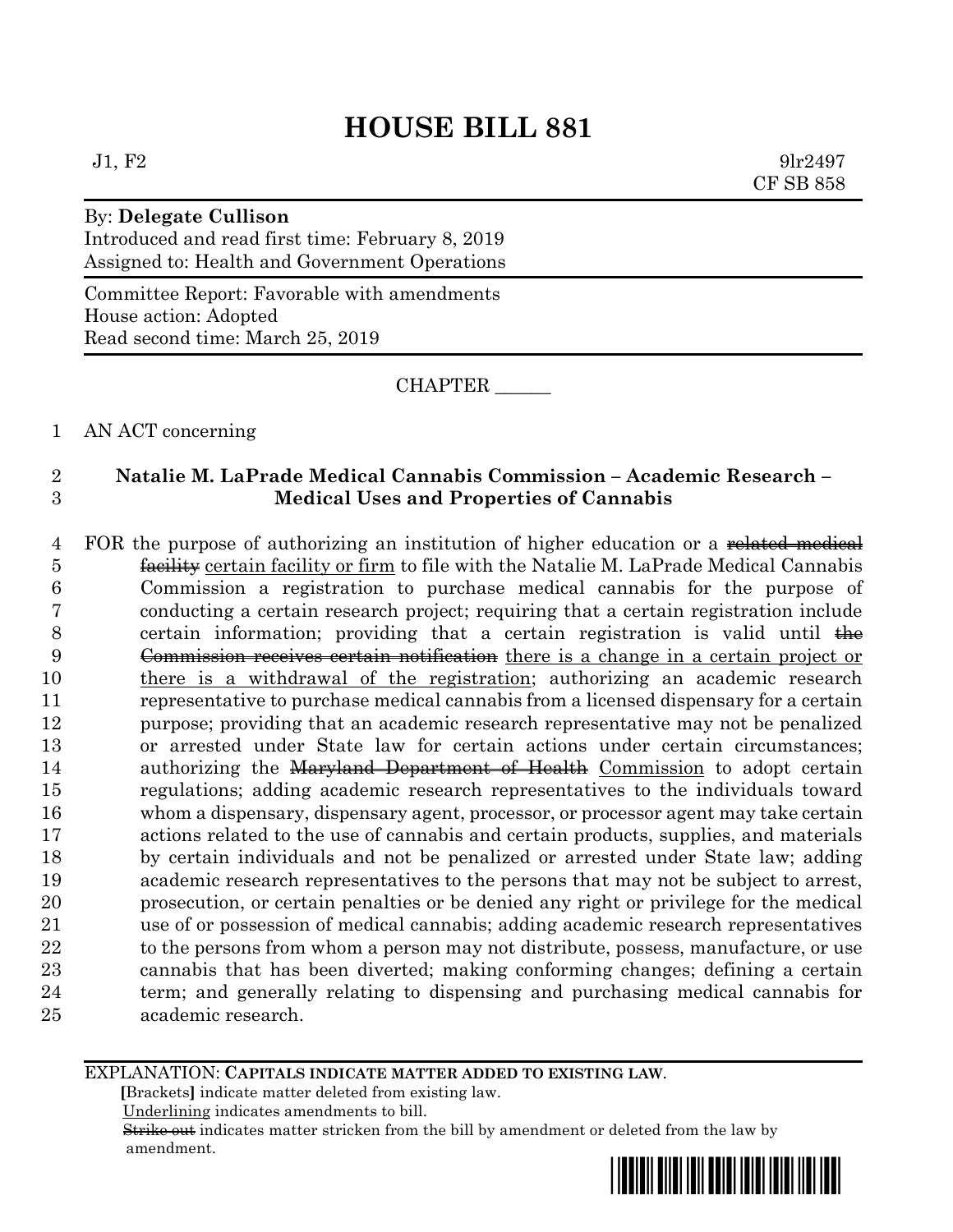| $\mathbf 1$<br>$\overline{2}$<br>$\boldsymbol{3}$<br>4<br>5 | BY repealing and reenacting, with amendments,<br>Article - Health - General<br>Section 13-3301, 13-3306(b) and (c), 13-3307, 13-3309(e), and 13-3313<br>Annotated Code of Maryland<br>(2015 Replacement Volume and 2018 Supplement)                                                                                                                                                                      |  |  |  |
|-------------------------------------------------------------|----------------------------------------------------------------------------------------------------------------------------------------------------------------------------------------------------------------------------------------------------------------------------------------------------------------------------------------------------------------------------------------------------------|--|--|--|
| 6<br>7<br>$8\,$<br>9<br>10                                  | BY adding to<br>Article – Health – General<br>Section 13-3304.1<br>Annotated Code of Maryland<br>(2015 Replacement Volume and 2018 Supplement)                                                                                                                                                                                                                                                           |  |  |  |
| 11<br>12                                                    | SECTION 1. BE IT ENACTED BY THE GENERAL ASSEMBLY OF MARYLAND,<br>That the Laws of Maryland read as follows:                                                                                                                                                                                                                                                                                              |  |  |  |
| 13                                                          | Article - Health - General                                                                                                                                                                                                                                                                                                                                                                               |  |  |  |
| 14                                                          | $13 - 3301.$                                                                                                                                                                                                                                                                                                                                                                                             |  |  |  |
| 15                                                          | In this subtitle the following words have the meanings indicated.<br>(a)                                                                                                                                                                                                                                                                                                                                 |  |  |  |
| 16<br>17<br>18<br>19<br>20<br>21                            | "ACADEMIC RESEARCH REPRESENTATIVE" MEANS AN EMPLOYEE OR<br>(B)<br>AGENT OF AN INSTITUTION OF HIGHER EDUCATION OR, A RELATED MEDICAL<br>FACILITY, OR AN AFFILIATED BIOMEDICAL RESEARCH FIRM THAT FILED A<br>REGISTRATION WITH THE COMMISSION UNDER § 13-3304.1 OF THIS SUBTITLE WHO<br>IS AUTHORIZED TO PURCHASE MEDICAL CANNABIS FOR THE INSTITUTION OF<br>HIGHER EDUCATION OR RELATED MEDICAL FACILITY. |  |  |  |
| 22                                                          | $[(b)]$ $(C)$<br>"Caregiver" means:                                                                                                                                                                                                                                                                                                                                                                      |  |  |  |
| 23<br>24                                                    | A person who has agreed to assist with a qualifying patient's medical<br>(1)<br>use of cannabis; and                                                                                                                                                                                                                                                                                                     |  |  |  |
| 25<br>26                                                    | For a qualifying patient under the age of 18 years, a parent or legal<br>(2)<br>guardian.                                                                                                                                                                                                                                                                                                                |  |  |  |
| 27                                                          | $[(c)]$ $(D)$<br>"Certifying provider" means an individual who:                                                                                                                                                                                                                                                                                                                                          |  |  |  |
| 28<br>29<br>30                                              | (1)<br>Has an active, unrestricted license to practice medicine<br>(i)<br>1.<br>that was issued by the State Board of Physicians under Title 14 of the Health Occupations<br>Article; and                                                                                                                                                                                                                |  |  |  |
| 31                                                          | Is in good standing with the State Board of Physicians;<br>2.                                                                                                                                                                                                                                                                                                                                            |  |  |  |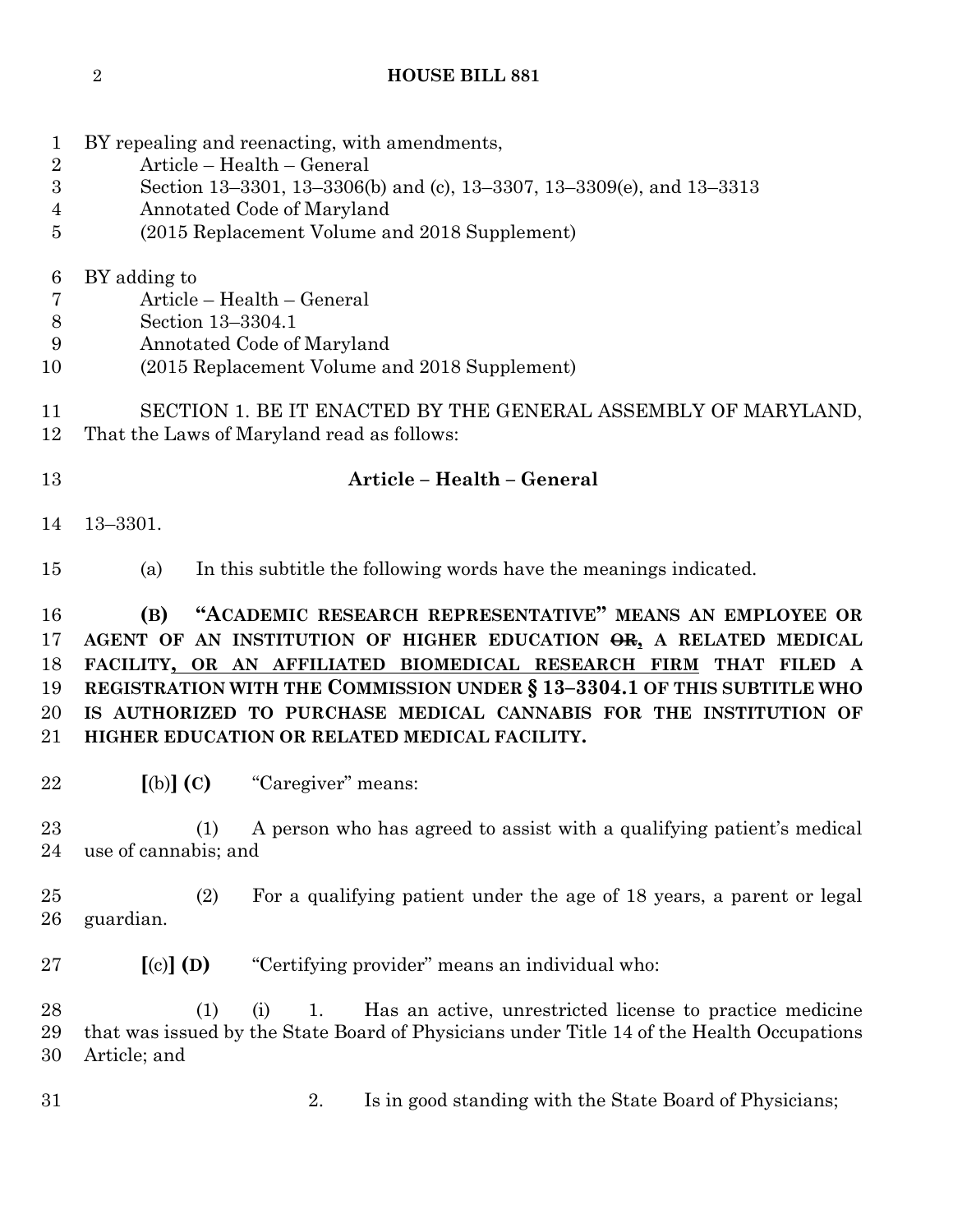| $\mathbf 1$<br>$\sqrt{2}$<br>3   | Has an active, unrestricted license to practice dentistry<br>1.<br>(ii)<br>that was issued by the State Board of Dental Examiners under Title 4 of the Health<br>Occupations Article; and                                                                                                                                                                                                                                                    |  |
|----------------------------------|----------------------------------------------------------------------------------------------------------------------------------------------------------------------------------------------------------------------------------------------------------------------------------------------------------------------------------------------------------------------------------------------------------------------------------------------|--|
| $\overline{4}$<br>$\overline{5}$ | 2.<br>Is in good standing with the State Board of Dental<br>Examiners;                                                                                                                                                                                                                                                                                                                                                                       |  |
| $\boldsymbol{6}$<br>7<br>8       | Has an active, unrestricted license to practice podiatry<br>(iii)<br>1.<br>that was issued by the State Board of Podiatric Medical Examiners under Title 16 of the<br>Health Occupations Article; and                                                                                                                                                                                                                                        |  |
| 9<br>10                          | 2.<br>Is in good standing with the State Board of Podiatric<br>Medical Examiners; or                                                                                                                                                                                                                                                                                                                                                         |  |
| 11<br>12<br>13<br>14             | Has an active, unrestricted license to practice registered<br>1.<br>(iv)<br>nursing and has an active, unrestricted certification to practice as a nurse practitioner or<br>a nurse midwife that were issued by the State Board of Nursing under Title 8 of the Health<br>Occupations Article; and                                                                                                                                           |  |
| 15                               | Is in good standing with the State Board of Nursing;<br>2.                                                                                                                                                                                                                                                                                                                                                                                   |  |
| 16                               | Has a State controlled dangerous substances registration; and<br>(2)                                                                                                                                                                                                                                                                                                                                                                         |  |
| 17<br>18                         | Is registered with the Commission to make cannabis available to<br>(3)<br>patients for medical use in accordance with regulations adopted by the Commission.                                                                                                                                                                                                                                                                                 |  |
| 19<br>20                         | $\lceil$ (d) $\rceil$ (E)<br>"Commission" means the Natalie M. LaPrade Medical Cannabis<br>Commission established under this subtitle.                                                                                                                                                                                                                                                                                                       |  |
| 21<br>22<br>23<br>24<br>25       | "Dispensary" means an entity licensed under this subtitle that<br>$\left[$ (e) $\right]$ (F)<br>acquires, possesses, processes, transfers, transports, sells, distributes, dispenses, or<br>administers cannabis, products containing cannabis, related supplies, related products<br>containing cannabis including food, tinctures, aerosols, oils, or ointments, or educational<br>materials for use by a qualifying patient or caregiver. |  |
| 26<br>27                         | "Dispensary agent" means an owner, a member, an employee, a<br>[(f)](G)<br>volunteer, an officer, or a director of a dispensary.                                                                                                                                                                                                                                                                                                             |  |
| 28<br>29                         | "Fund" means the Natalie M. LaPrade Medical Cannabis Commission<br>[(g)] (H)<br>Fund established under $\S$ 13–3303 of this subtitle.                                                                                                                                                                                                                                                                                                        |  |
| 30                               | $[(h)]$ $(I)$<br>"Grower" means an entity licensed under this subtitle that:                                                                                                                                                                                                                                                                                                                                                                 |  |
| 31                               | Cultivates or packages medical cannabis; and<br>(1)                                                                                                                                                                                                                                                                                                                                                                                          |  |
| 32<br>33                         | Is authorized by the Commission to provide cannabis to a processor,<br>(2)<br>dispensary, or independent testing laboratory.                                                                                                                                                                                                                                                                                                                 |  |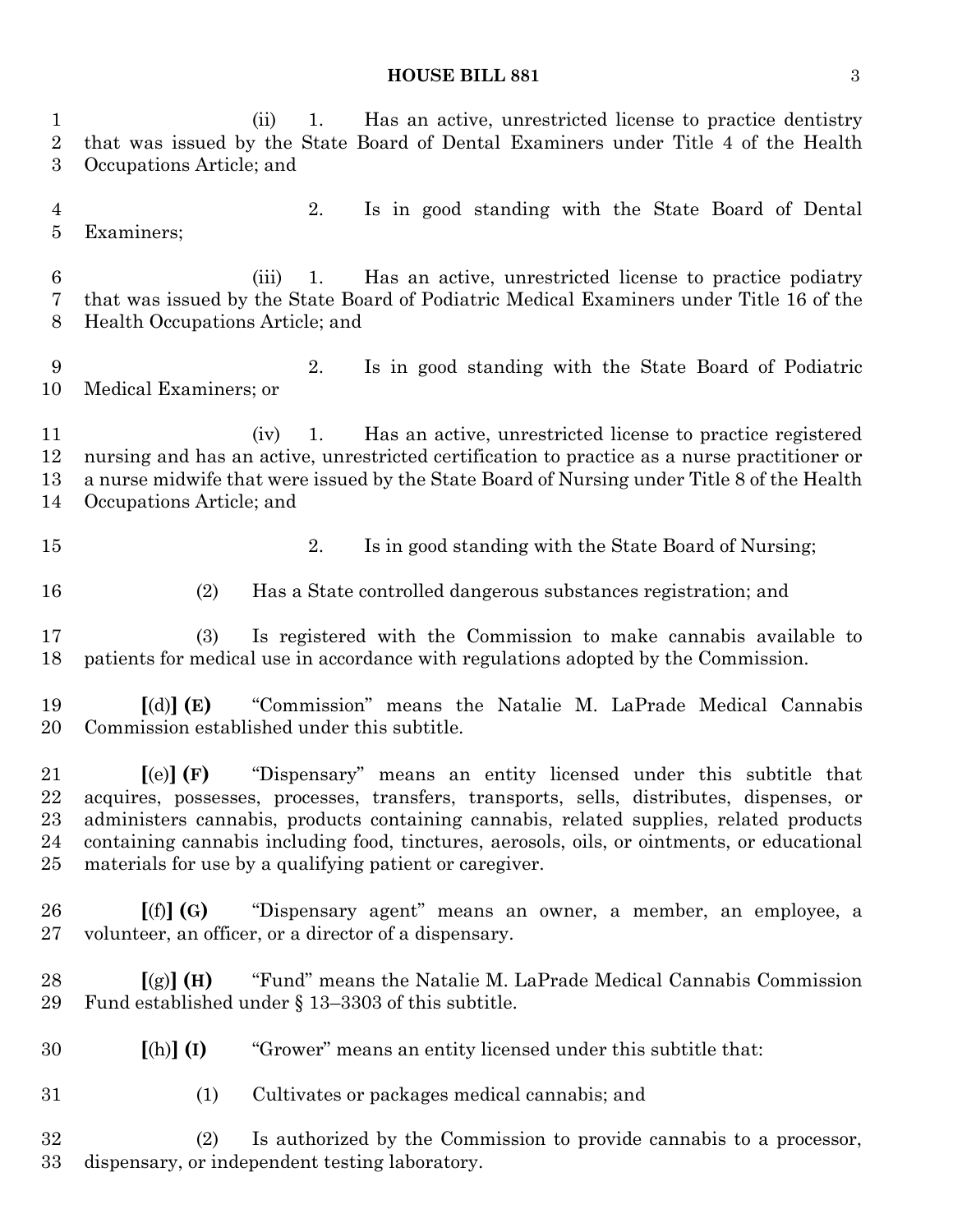**[**(i)**] (J)** "Independent testing laboratory" means a facility, an entity, or a site that offers or performs tests related to the inspection and testing of cannabis and products containing cannabis.

 **[**(j)**] (K)** "Medical cannabis grower agent" means an owner, an employee, a volunteer, an officer, or a director of a grower.

- **[**(k)**] (L)** "Processor" means an entity that:
- (1) Transforms medical cannabis into another product or extract; and
- (2) Packages and labels medical cannabis.

 **[**(l)**] (M)** "Processor agent" means an owner, a member, an employee, a volunteer, an officer, or a director of a processor.

**[**(m)**] (N)** "Qualifying patient" means an individual who:

 (1) Has been provided with a written certification by a certifying provider in accordance with a bona fide provider–patient relationship; and

- (2) If under the age of 18 years, has a caregiver.
- **[**(n)**] (O)** "Written certification" means a certification that:

 (1) Is issued by a certifying provider to a qualifying patient with whom the provider has a bona fide provider–patient relationship; and

 (2) Includes a written statement certifying that, in the provider's professional opinion, after having completed an assessment of the patient's medical history and current medical condition, the patient has a condition:

- (i) That meets the inclusion criteria and does not meet the exclusion criteria of the certifying provider's application; and
- (ii) For which the potential benefits of the medical use of cannabis would likely outweigh the health risks for the patient; and

 (3) May include a written statement certifying that, in the provider's professional opinion, a 30–day supply of medical cannabis would be inadequate to meet the medical needs of the qualifying patient.

**13–3304.1.**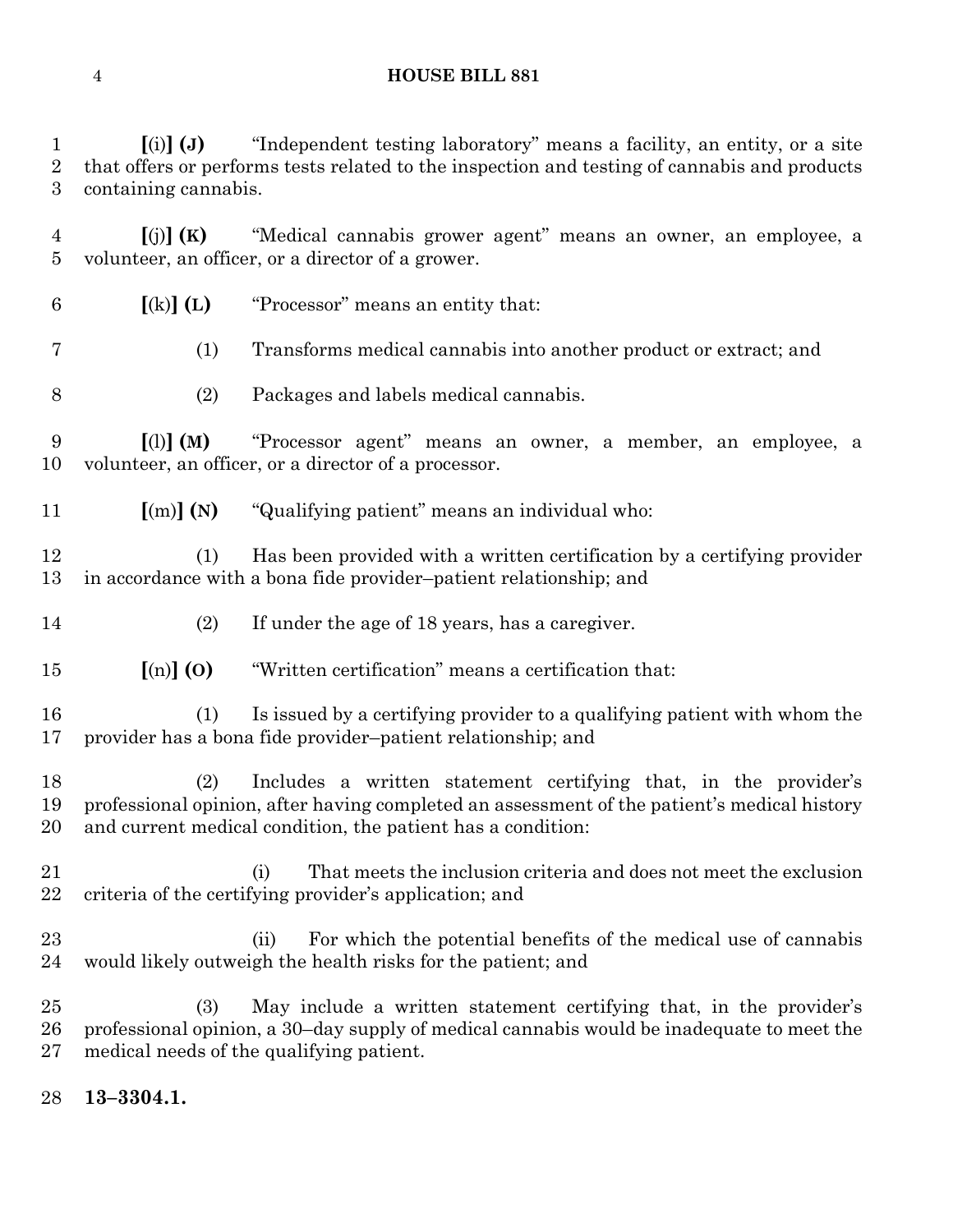**(A) (1) AN INSTITUTION OF HIGHER EDUCATION OR, A RELATED MEDICAL FACILITY, OR AN AFFILIATED BIOMEDICAL RESEARCH FIRM MAY FILE WITH THE COMMISSION A REGISTRATION TO PURCHASE MEDICAL CANNABIS FOR THE PURPOSE OF CONDUCTING A BONA FIDE RESEARCH PROJECT RELATING TO THE MEDICAL USES OR, PROPERTIES, OR COMPOSITION OF CANNABIS.**

 **(2) A REGISTRATION FILED UNDER PARAGRAPH (1) OF THIS SUBSECTION SHALL INCLUDE:**

**(I) THE NAME OF THE PRIMARY RESEARCHER;**

**(II) THE EXPECTED DURATION OF THE RESEARCH; AND**

**(III) THE PRIMARY OBJECTIVES OF THE RESEARCH.**

 **(3) A REGISTRATION FILED UNDER PARAGRAPH (1) OF THIS SUBSECTION SHALL REMAIN VALID UNTIL THE COMMISSION IS NOTIFIED OF THERE IS A CHANGE IN THE RESEARCH PROJECT OR A WITHDRAWAL OF THE REGISTRATION.**

 **(B) AN ACADEMIC RESEARCH REPRESENTATIVE MAY PURCHASE MEDICAL CANNABIS FROM A LICENSED DISPENSARY.**

 **(C) AN ACADEMIC RESEARCH REPRESENTATIVE MAY NOT BE PENALIZED OR ARRESTED UNDER STATE LAW FOR ACQUIRING, POSSESSING, OR DISPENSING CANNABIS, PRODUCTS CONTAINING CANNABIS, RELATED SUPPLIES, OR EDUCATIONAL MATERIALS FOR USE IN A BONA FIDE RESEARCH PROJECT RELATING TO THE MEDICAL USES OR, PROPERTIES, OR COMPOSITION OF CANNABIS.**

 **(D) THE DEPARTMENT COMMISSION MAY ADOPT REGULATIONS TO IMPLEMENT THIS SECTION.**

13–3306.

 (b) An entity licensed to grow medical cannabis under this section may provide cannabis only to:

(1) Processors licensed by the Commission under this subtitle;

(2) Dispensaries licensed by the Commission under this subtitle;

(3) Qualified patients;

(4) Caregivers; **[**and**]**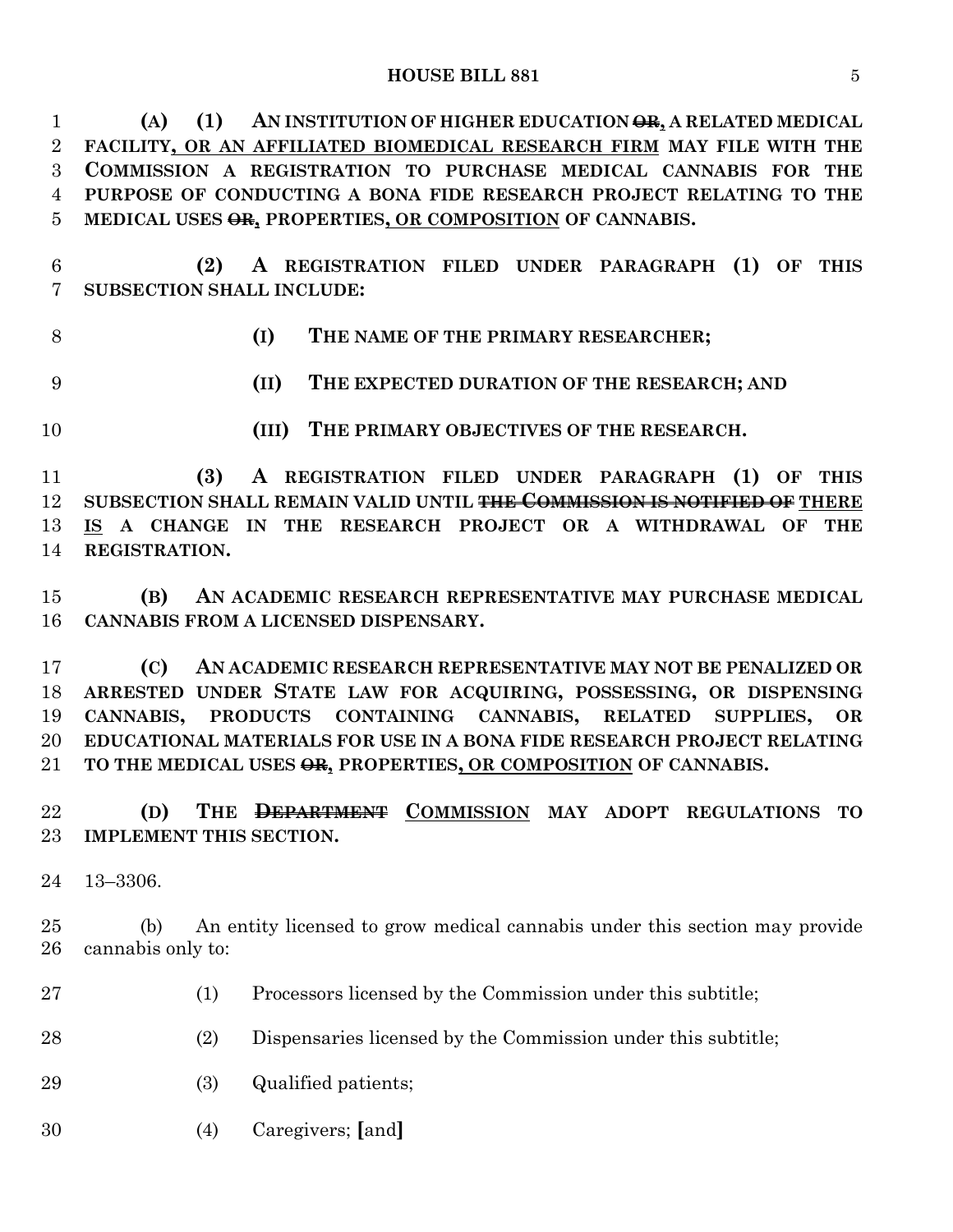(5) Independent testing laboratories registered with the Commission under this subtitle**; AND**

# **(6) ACADEMIC RESEARCH REPRESENTATIVES PURCHASING MEDICAL CANNABIS UNDER § 13–3304.1 OF THIS SUBTITLE**.

 (c) (1) An entity licensed to grow cannabis under this section may dispense cannabis from a facility of a grower licensed as a dispensary.

# (2) A qualifying patient **[**or**], A** caregiver**, OR AN ACADEMIC RESEARCH REPRESENTATIVE PURCHASING MEDICAL CANNABIS UNDER § 13–3304.1 OF THIS SUBTITLE** may obtain medical cannabis from a facility of a grower licensed as a dispensary.

 (3) An entity licensed to grow medical cannabis under this section may grow and process medical cannabis on the same premises.

- 13–3307.
- (a) (1) A dispensary shall be licensed by the Commission.

 (2) (i) Subject to subparagraph (ii) of this paragraph, beginning December 1, 2024, the Commission may report to the General Assembly, in accordance with § 2–1246 of the State Government Article, on the number of licenses necessary to meet the demand for medical cannabis by qualifying patients and caregivers issued identification cards under this subtitle in an affordable, accessible, secure, and efficient manner.

- (ii) Before the Commission determines to submit the report described under subparagraph (i) of this paragraph, the Commission shall provide the Legislative Policy Committee at least 30 days to submit comments to the Commission.
- (b) To be licensed as a dispensary, an applicant shall submit to the Commission:
- (1) An application fee in an amount to be determined by the Commission consistent with this subtitle; and
- 
- 25 (2) An application that includes:
- 
- 26 (i) The legal name and physical address of the proposed dispensary;

 (ii) The name, address, and date of birth of each principal officer and each director, none of whom may have served as a principal officer or director for a dispensary that has had its license revoked; and

 (iii) Operating procedures that the dispensary will use, consistent with Commission regulations for oversight, including storage of cannabis and products containing cannabis only in enclosed and locked facilities.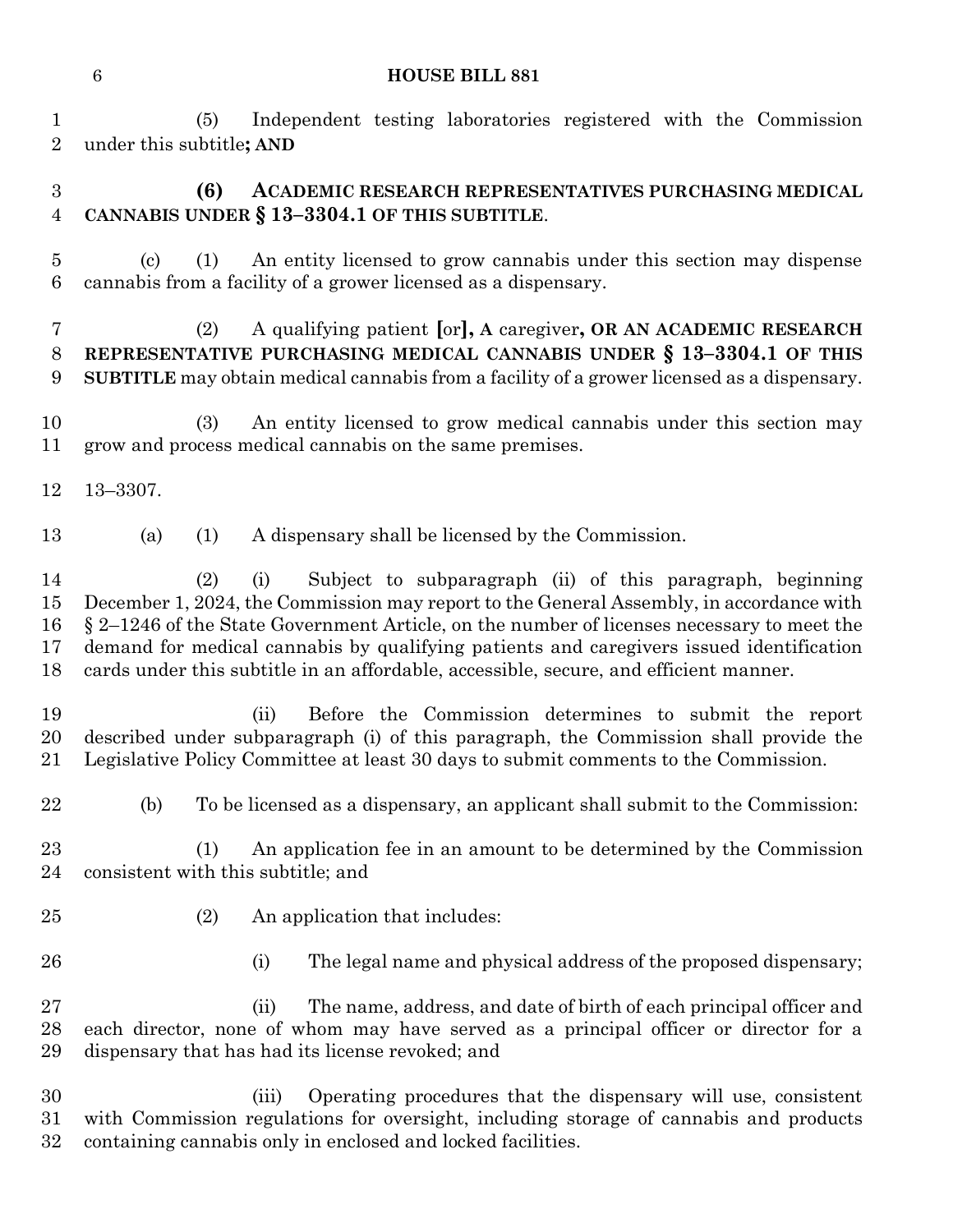| $\mathbf{1}$                                     | $\left( \text{c} \right)$<br>(1)                                                                                                                                                                                                                                                                                                                                                                                                                                                                                                                    | The Commission shall:                                                                                                                                                                                                                             |  |
|--------------------------------------------------|-----------------------------------------------------------------------------------------------------------------------------------------------------------------------------------------------------------------------------------------------------------------------------------------------------------------------------------------------------------------------------------------------------------------------------------------------------------------------------------------------------------------------------------------------------|---------------------------------------------------------------------------------------------------------------------------------------------------------------------------------------------------------------------------------------------------|--|
| $\sqrt{2}$<br>$\boldsymbol{3}$<br>$\overline{4}$ | established by the Commission;                                                                                                                                                                                                                                                                                                                                                                                                                                                                                                                      | Establish an application review process for granting dispensary<br>(i)<br>licenses in which applications are reviewed, evaluated, and ranked based on criteria                                                                                    |  |
| $\overline{5}$<br>$6\phantom{.}6$                |                                                                                                                                                                                                                                                                                                                                                                                                                                                                                                                                                     | To the extent permitted by federal and State law, actively seek<br>(ii)<br>to achieve racial, ethnic, gender, and geographic diversity when licensing dispensaries; and                                                                           |  |
| 7<br>8<br>9<br>10                                | dispensaries.                                                                                                                                                                                                                                                                                                                                                                                                                                                                                                                                       | Encourage applicants who qualify as a minority business<br>(iii)<br>enterprise, as defined in $\S$ 14–301 of the State Finance and Procurement Article, or who<br>are small, minority, or women-owned business entities to apply for licensure as |  |
| 11<br>12                                         | (2)                                                                                                                                                                                                                                                                                                                                                                                                                                                                                                                                                 | Beginning June 1, 2018, a dispensary licensed under this subtitle shall<br>report annually to the Commission on:                                                                                                                                  |  |
| 13                                               |                                                                                                                                                                                                                                                                                                                                                                                                                                                                                                                                                     | (i)<br>The number of minority and women owners of the dispensary;                                                                                                                                                                                 |  |
| 14<br>15                                         | dispensary; and                                                                                                                                                                                                                                                                                                                                                                                                                                                                                                                                     | The ownership interest of any minority and women owners of the<br>(ii)                                                                                                                                                                            |  |
| 16                                               |                                                                                                                                                                                                                                                                                                                                                                                                                                                                                                                                                     | The number of minority and women employees of the dispensary.<br>(iii)                                                                                                                                                                            |  |
| 17                                               | (d)<br>(1)                                                                                                                                                                                                                                                                                                                                                                                                                                                                                                                                          | A dispensary license is valid for 6 years on initial licensure.                                                                                                                                                                                   |  |
| 18                                               | (2)                                                                                                                                                                                                                                                                                                                                                                                                                                                                                                                                                 | A dispensary license is valid for 4 years on renewal.                                                                                                                                                                                             |  |
| 19<br>20<br>21<br>22<br>$23\,$<br>24<br>25       | A dispensary licensed under this section or a dispensary agent registered<br>(e)<br>under $\S$ 13–3308 of this subtitle may not be penalized or arrested under State law for<br>acquiring, possessing, processing, transferring, transporting, selling, distributing, or<br>dispensing cannabis, products containing cannabis, related supplies, or educational<br>materials for use by a qualifying patient [or], a caregiver, OR AN ACADEMIC RESEARCH<br>REPRESENTATIVE PURCHASING MEDICAL CANNABIS UNDER § 13-3304.1 OF THIS<br><b>SUBTITLE.</b> |                                                                                                                                                                                                                                                   |  |
| 26<br>$27\,$<br>$^{28}$                          | (f)                                                                                                                                                                                                                                                                                                                                                                                                                                                                                                                                                 | The Commission shall establish requirements for security and product<br>handling procedures that a dispensary must meet to obtain a license under this section,<br>including a requirement for a product-tracking system.                         |  |
| 29<br>30                                         | (g)                                                                                                                                                                                                                                                                                                                                                                                                                                                                                                                                                 | The Commission may inspect a dispensary licensed under this section to<br>ensure compliance with this subtitle.                                                                                                                                   |  |

 (h) The Commission may impose penalties or rescind the license of a dispensary that does not meet the standards for licensure set by the Commission.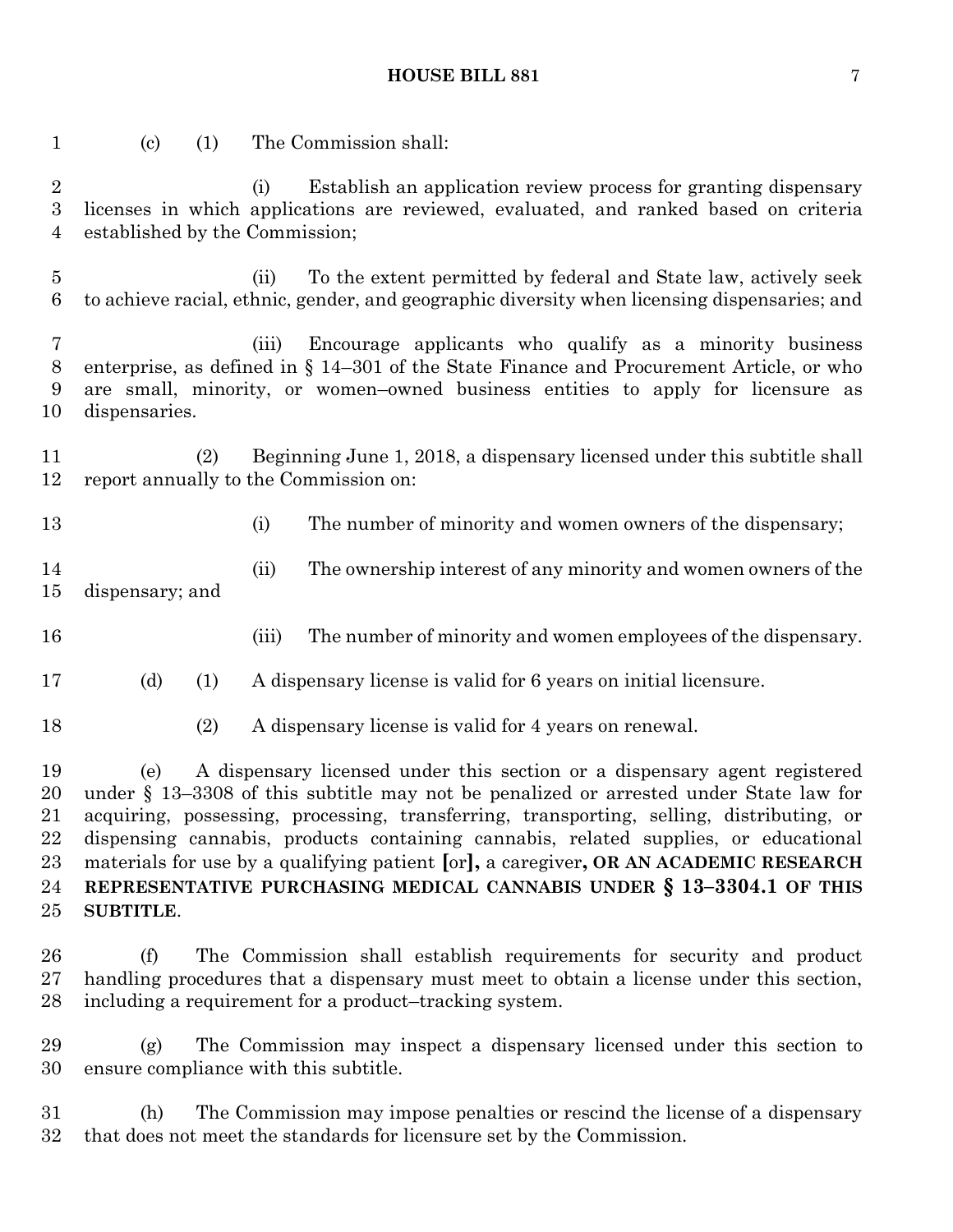(i) (1) Each dispensary licensed under this section shall submit to the Commission a quarterly report.

- (2) The quarterly report shall include:
- (i) The number of patients served;
- (ii) The county of residence of each patient served;

 (iii) The medical condition for which medical cannabis was recommended;

(iv) The type and amount of medical cannabis dispensed; and

 (v) If available, a summary of clinical outcomes, including adverse events and any cases of suspected diversion.

 (3) The quarterly report may not include any personal information that identifies a patient.

13–3309.

 (e) A processor licensed under this section or a processor agent registered under § 13–3310 of this subtitle may not be penalized or arrested under State law for:

 (1) Acquiring, possessing, processing, packaging, labeling, transferring, transporting, selling, or distributing medical cannabis or products containing medical cannabis to a dispensary for use by a qualifying patient **[**or**],** a caregiver**, OR AN ACADEMIC RESEARCH REPRESENTATIVE PURCHASING MEDICAL CANNABIS UNDER § 13–3304.1 OF THIS SUBTITLE**; or

 (2) Transporting medical cannabis or products containing medical cannabis to an independent testing laboratory.

13–3313.

 (a) Any of the following persons acting in accordance with the provisions of this subtitle may not be subject to arrest, prosecution, or any civil or administrative penalty, including a civil penalty or disciplinary action by a professional licensing board, or be denied any right or privilege, for the medical use of or possession of medical cannabis:

(1) A qualifying patient:

 (i) In possession of an amount of medical cannabis determined by the Commission to constitute a 30–day supply; or